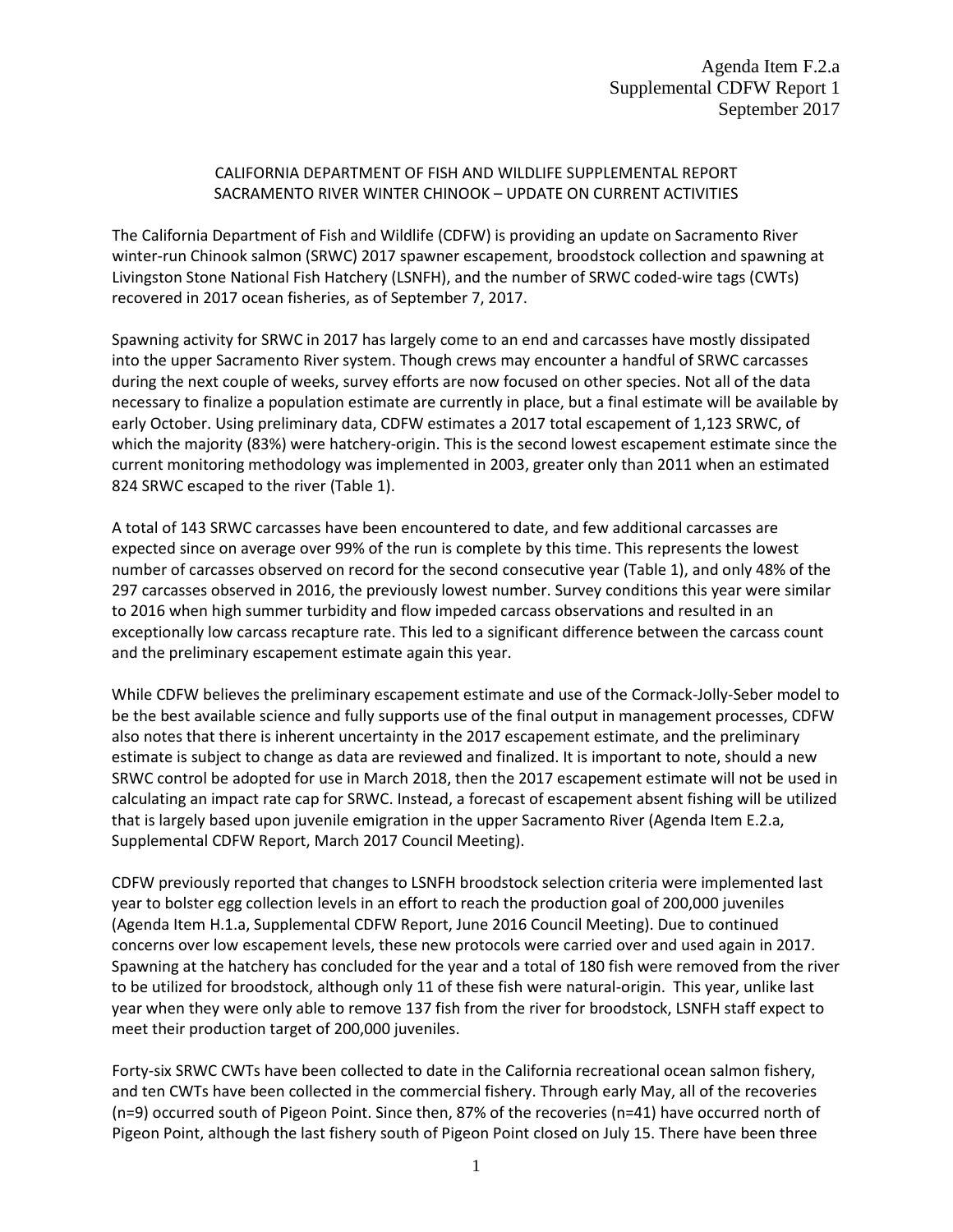recoveries south of Point Sur, all of which came from the commercial fishery. No SRWC CWTs have been recovered north of Point Arena. All recovered CWTs have been from BY 2015, whose production at LSNFH was doubled (~400,000 released) as compared to a standard year to address drought-related concerns. The number of ocean recoveries for BY 2015 has already far surpassed those for BY 2014 (n=14) whose hatchery production was in fact tripled (~600,000 released). Refer to Table 2 for broodspecific release and ocean recovery numbers dating back to 1998.

| Return | Carcass |        | Winter-run escapement <sup>a/</sup> |              |
|--------|---------|--------|-------------------------------------|--------------|
| year   | count   | Adults | Jacks                               | Total        |
| 2003   | 4,518   | 7,675  | 543                                 | 8,218        |
| 2004   | 3,280   | 5,786  | 2,083                               | 7,869        |
| 2005   | 8,771   | 14,684 | 1,155                               | 15,839       |
| 2006   | 7,698   | 16,911 | 379                                 | 17,290       |
| 2007   | 1,581   | 2,402  | 139                                 | 2,541        |
| 2008   | 1,409   | 2,623  | 207                                 | 2,830        |
| 2009   | 1,904   | 4,483  | 54                                  | 4,537        |
| 2010   | 908     | 1,554  | 42                                  | 1,596        |
| 2011   | 430     | 637    | 187                                 | 824          |
| 2012   | 1,348   | 2,527  | 144                                 | 2,671        |
| 2013   | 3,219   | 5,622  | 462                                 | 6,084        |
| 2014   | 1,389   | 2,688  | 327                                 | 3,015        |
| 2015   | 1,194   | 3,382  | 57                                  | 3,439        |
| 2016   | 297     | 924    | 622                                 | 1,546        |
| 2017   | 143     | NΑ     | ΝA                                  | $1,123^{b/}$ |

Table 1. Sacramento River winter-run Chinook annual carcass counts and escapement totals since 2003.

a/Escapement estimates include SRWC trapped at Keswick Dam for use as broodstock at LSNFH.

b<sup>/</sup> Preliminary and subject to change. **?**